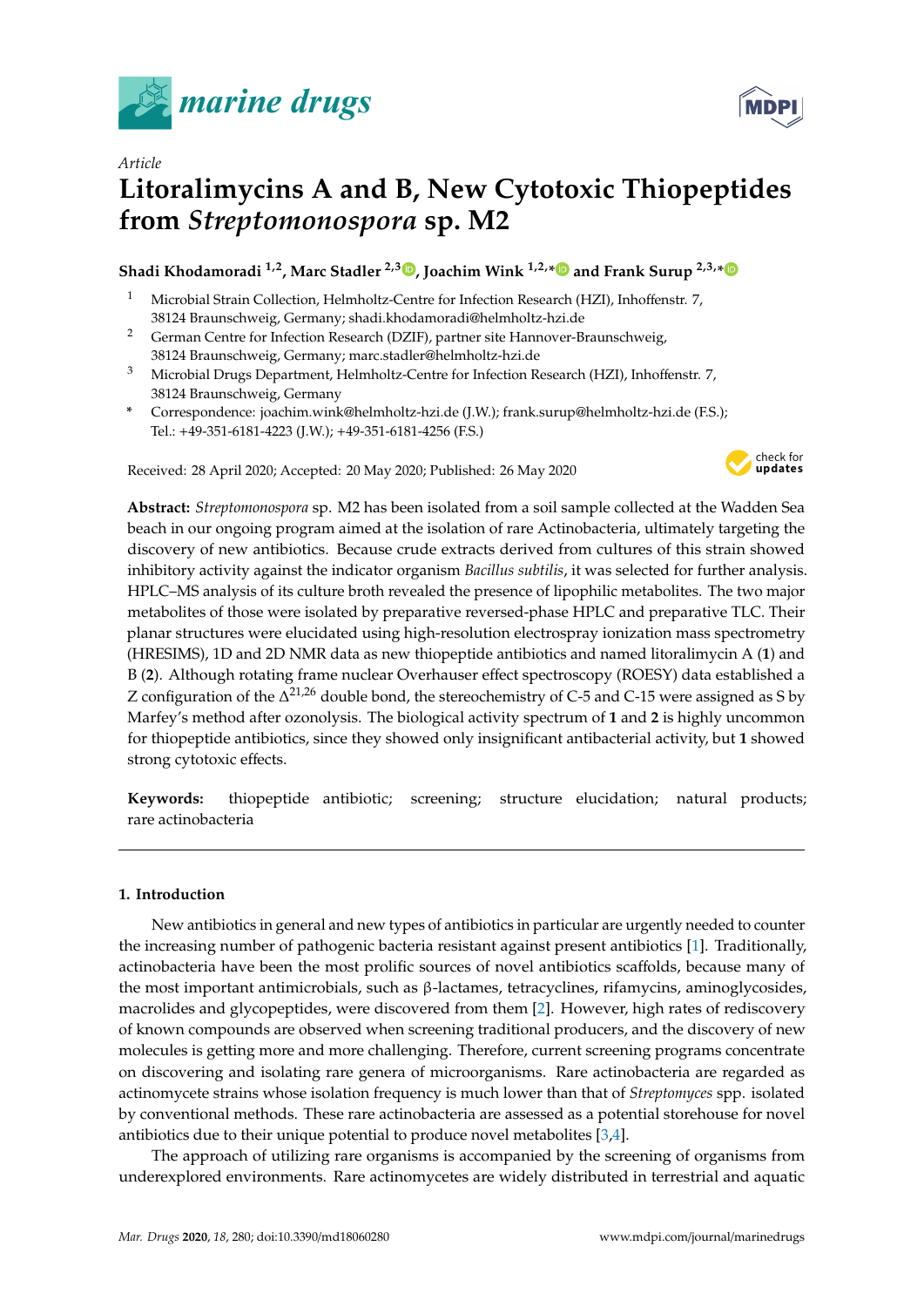ecosystems and the number of isolated genera and species is quickly increasing due to recently ecosystems and the number of isolated genera and species is quickly increasing due to recently developed taxonomically selective isolation procedures, cultivation methods and genetic techniques [\[5\]](#page-7-4). developed taxonomically selective isolation procedures, cultivation methods and genetic techniques We isolated the new strain *Streptomonospora* sp. M2 from a Wadden Sea sample collected at a beach near [5]. We isolated the new strain *Streptomonospora* sp. M2 from a Wadden Sea sample collected at a Cuxhaven, Germany, which is an underexplored environment. Since crude extracts of *Streptomonospora* sp. M2 showed inhibitory activity against Gram-positive indicator organisms including *Micrococcus* luteus, Staphylococcus aureus and Bacillus subtilis, the strain was selected for a detailed analysis of its<br>. bioactive secondary metabolites, yielding the isolation and structure elucidation of two new thiopeptide detailed analysis of its bioactive secondary metabolites, yielding the isolation and structure antibiotics (Figure [1\)](#page-1-0) with an uncommon activity profile.

<span id="page-1-0"></span>

**Figure 1.** Chemical structure of **1** and **2**. **Figure 1.** Chemical structure of **1** and **2**.

#### **2. Results**

#### *2.1. Screening*

*2.1. Screening*  activity to a region containing two major peaks (Figure S1). Consequently, we isolated 1 and 2 by preparative HPLC. By a fractionation of the crude extracts in 96-well plates, it was possible to link the antibacterial

### *2.2. Structure Elucidation*

Litoralimycin A (1) was isolated as a light-yellow oil. The molecular formula of C<sub>48</sub>H<sub>45</sub>N<sub>15</sub>O<sub>10</sub>S<sub>4</sub> was derived from its high-resolution electrospray ionization mass spectrometry (HRESIMS) peak observed at *m*/*z* 1120.2429. <sup>1</sup>H and heteronuclear single-quantum correlation spectroscopy (HSQC) NMR spectra indicated the presence of 5 methyls, 4 exomethylenes and 1 low-field aliphatic methylene, and 7 olefinic/aromatic as well as 3 aliphatic methines, in addition to 10 exchangeable protons bound to heteroatoms (Table 1). The number of exomethylenes in combination with the four sulfur atoms gave an early hint towards a thiopeptide. The <sup>13</sup>C spectrum indicated the presence of 9 additional carbonyls as well as 19 further olefinic carbons bearing no hydrogens. Based on correlation spectroscopy (COSY), total correlation spectroscopy (TOCSY) and heteronuclear multiple-bond correlation spectroscopy (HMBC) correlations, the planar thiopeptide structure, containing four thiazole (Thz), a valine (Val), an oxazole (Oxa), a pyridine (Pyr) and three dehydroala[nin](#page-3-0)e (Dala) units, was established (Figure 2). The rotating frame nuclear Overhauser effect spectroscopy (ROESY) correlation between  $H_3$ -27 and 21-NH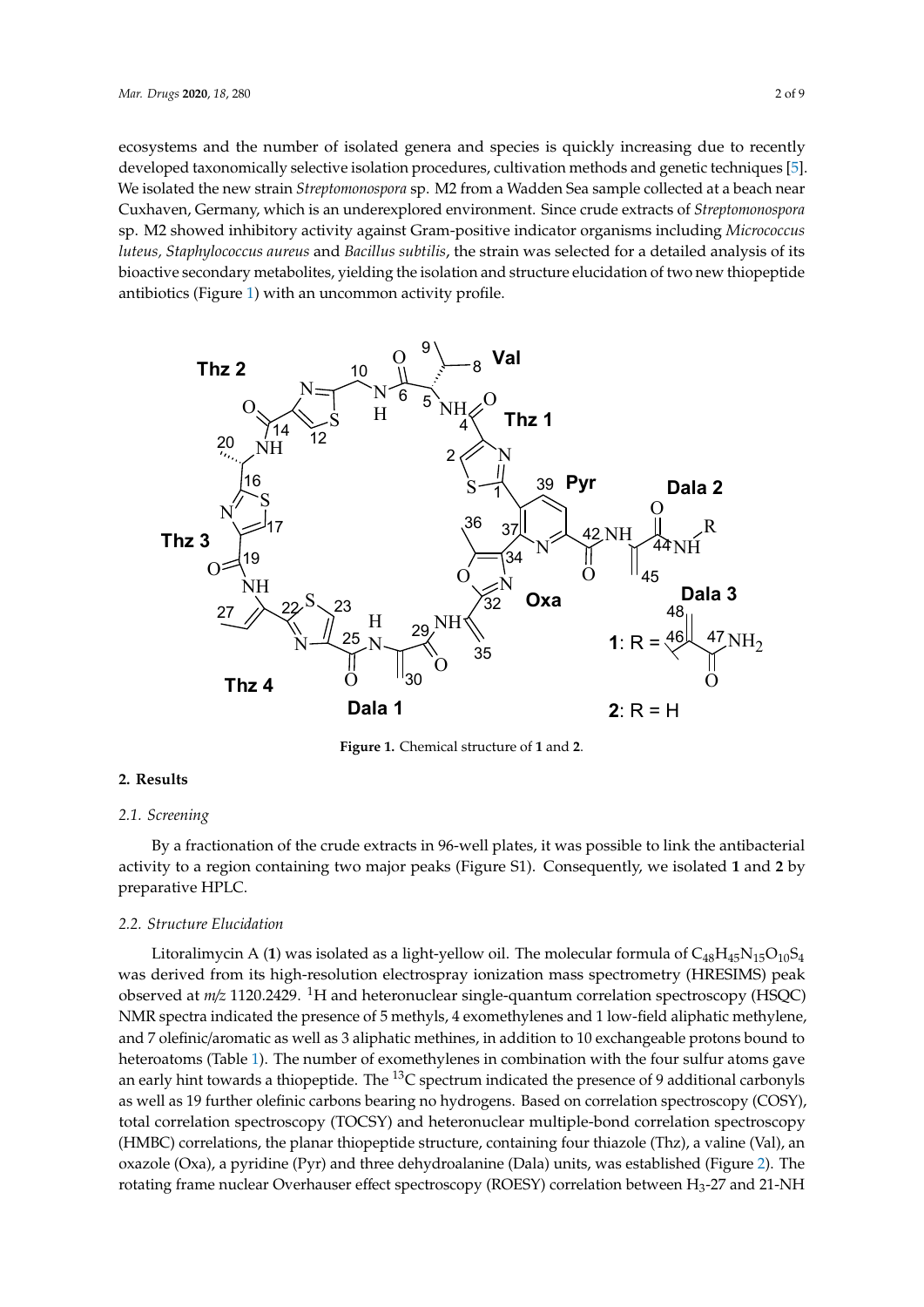established the ∆ 21,26 double bond geometry as *Z*. Since thiazole amino acids racemize very easily during acid hydrolosis, the configuration of C-15 was determined by ozonolysis of the aromatic ring for preservation of the chiral center followed by acid hydrolosis [\[6\]](#page-7-5). After ozonolysis, hydrolyzation and derivatization with FDAA, we detected L-Val and L-Ala according to Marfey's method [\[7\]](#page-7-6). Thus, both C-5 and C-15 are S-configured.

<span id="page-2-0"></span>

| Unit  | Pos                       | $\delta_{\rm C}$         | $\delta_{\rm H}$        | Unit   | Pos             | $\delta_{\rm C}$       | $\delta_{\rm H}$ |
|-------|---------------------------|--------------------------|-------------------------|--------|-----------------|------------------------|------------------|
| Thz 1 | $\mathbf{1}$              | 163.6, C                 |                         | Dala 1 | 28              | 133.7, C               |                  |
|       | $\sqrt{2}$                | 127.1, CH                | 8.47, s                 |        | $28\mathrm{NH}$ | NH                     | 9.70, br s       |
|       | $\ensuremath{\mathsf{3}}$ | 149.3, C                 |                         |        | 29              | 162.5, C               |                  |
|       | $\overline{4}$            | 159.9, C                 |                         |        | 30              | 104.5, $CH2$           | 5.74, br s       |
| Val   | $\sqrt{5}$                | 58.2, CH                 | 4.38, dd (9.3, 7.4)     |        | 30              |                        | 6.49, br s       |
|       | 5NH                       | NH                       | 8.08, d(9.3)            | Oxa    | 31              | 129.0, C               |                  |
|       | 6                         | 170.9, C                 |                         |        | 31NH            | NH                     | 9.78, br s       |
|       | 5                         | 30.6, CH                 | 2.11,m                  |        | $32\,$          | 155.8, C               |                  |
|       | 8                         | 19.3, CH <sub>3</sub>    | 0.91, d(6.7)            |        | 33              | 150.0, C               |                  |
|       | 9                         | 18.4, CH <sub>3</sub>    | $0.88$ , d $(6.7)$      |        | 34              | 133.1, C               |                  |
| Thz 2 | 10                        | 40.2, CH <sub>2</sub>    | 4.55, m                 |        | 35              | 109.5, CH <sub>2</sub> | 5.64, br s       |
|       |                           |                          | 4.70, dd<br>(16.0, 6.4) |        |                 |                        | 5.43, br s       |
|       | $10\mathrm{NH}$           | $\rm{NH}$                | $8.95$ , t $(6.4)$      |        | 36              | 11.4, CH <sub>3</sub>  | 2.60, s          |
|       | 11                        | 168.6, C                 |                         | Pyr    | 37              | 147.6, C               |                  |
|       | 12                        | 125.3, CH                | 8.25, s                 |        | 38              | 130.8, C               |                  |
|       | 13                        | 148.6, C                 |                         |        | 39              | 141.1, CH              | 8.60, d(8.1)     |
|       | 14                        | 159.9, C                 |                         |        | 40              | 121.1, CH              | 8.25, d(8.1)     |
| Thz 3 | 15                        | 46.8, CH                 | 5.44, m                 |        | 41              | 149.0, C               |                  |
|       | 15NH                      | NH                       | $8.74$ , d $(8.2)$      |        | 42              | 161.4, C               |                  |
|       | 16                        | 173.5, C                 |                         | Dala 2 | 43              | 134.0, C               |                  |
|       | 17                        | 125.1, CH                | 8.29, m                 |        | 43NH            | NH                     | $10.5$ , br s    |
|       | 18                        | 148.7, C                 |                         |        | 44              | 161.9, C               |                  |
|       | 19                        | 159.2, C                 |                         |        | 45              | 104.0, $CH2$           | 5.82, br s       |
|       | 20                        | $20.5$ , CH <sub>3</sub> | 1.55, d $(6.9)$         |        |                 |                        | 6.61, br s       |
| Thz 4 | 21                        | 129.2, C                 |                         | Dala 3 | 46              | 135.3, C               |                  |
|       | 21NH                      | NH                       | 9.80, br s              |        | 46NH            | $\rm NH$               | 9.54, br s       |
|       | 22                        | 167.3, C                 |                         |        | 47              | 165.1, C               |                  |
|       | 23                        | 125.0, CH                | 8.31, s                 |        | 47NH            | NH <sub>2</sub>        | 7.48, br s       |
|       | 24                        | 148.5, C                 |                         |        |                 | NH <sub>2</sub>        | 7.91, br s       |
|       | 25                        | 158.8, C                 |                         |        | 48              | 106.7, CH <sub>2</sub> | 5.96, s          |
|       | 26                        | 128.3, CH                | 6.52, d(6.9)            |        |                 |                        | 5.67, s          |
|       | 27                        | 14.1, CH <sub>3</sub>    | 1.79, $d(6.9)$          |        |                 |                        |                  |

**Table 1.** NMR data (<sup>1</sup>H 700 MHz, <sup>13</sup>C 175 MHZ) of **1** in DMSO- $d_6$ .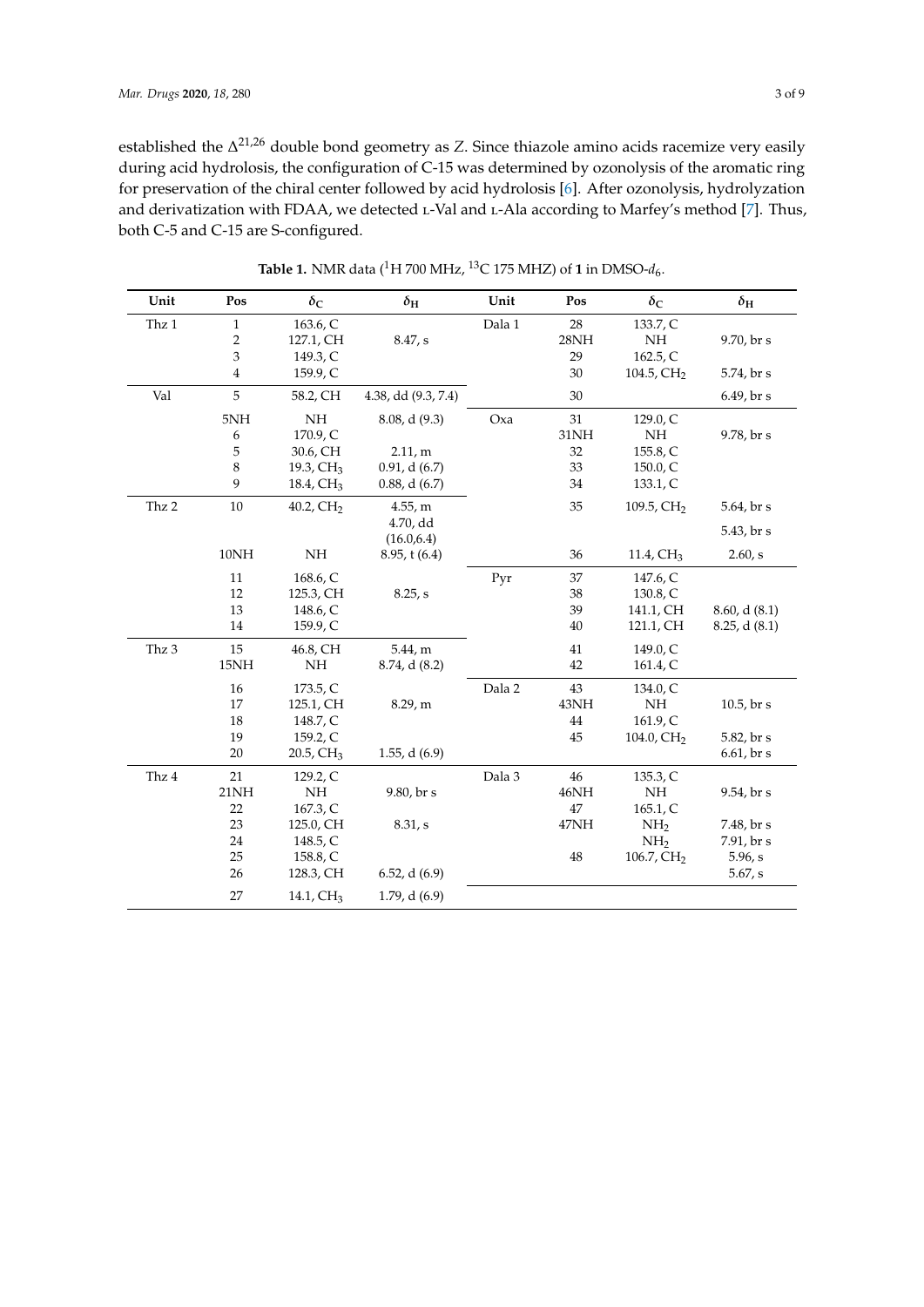<span id="page-3-0"></span>

**Figure 2. Associate** 1. **Selected** 1. **Selected** 1. **Selected** 1. **Selected** 1. **Selected** 1. **Selected** 1. **Selected** 1. **Selected** 1. **Selected** 1. **Selected** 1. **Selected** 1. **Selected** 1. **Selected** 1. **Selected** 1. arrow) correlations of **1. Figure 2.** Selected <sup>1</sup>H,<sup>1</sup>H COSY (bold lines), <sup>1</sup>H,<sup>13</sup>C HMBC (black arrows) and <sup>1</sup>H,<sup>1</sup>H NOESY (red arrow) correlations of **1.**

C<sub>3</sub>H<sub>3</sub>NO fragment compared to **1**. The proton and carbon NMR spectra of **2** were highly similar to those C3H3NO fragment compared to **1**. The proton and carbon NMR spectra of **2** were highly similar to of **1**, with the key difference of the absence of a terminal dehydroalanin moiety. Therefore, the structure of **2** was established as identical to that of **1** with its side chain truncated by one dehydroalanin moiety. HRESIMS data of 2 gave a molecular formula of  $C_{45}H_{42}N_{14}O_9S_4$ , implying the formal loss of a

# dehydroalanin moiety. *2.3. Bioactivity*

*2.3. Bioactivity*  Litoralimycins A (**1**) and B (**2**) were evaluated for their minimum inhibitory concentration (MIC). Both compounds showed only a very weak activity against *Staphylococcus aureus* Newman and *Bacillus*<br>Jeilie DO 500 100 minimum in 1990 minimum in 1990 minimum in 1990 minimum in 1990 minimum in 1990 minimum in 1 *subtilis* DSM10<sup>T</sup> with MIC values of 66.7µg/mL, respectively. No further effects were detected against any Gram-negative bacteria or fungi. (Table S1). However, cytotoxic effects against different cell lines were detected for **1** (Table [2\)](#page-3-1). Litoralimycin B <mark>(2)</mark> with its truncated side chain showed much weaker cell **1** (Table 2). Lines were detected for  $\alpha$  and  $\alpha$  in B ( $\alpha$ ) with its truncated side chain showed much showed much showed much showed much showed much showed much showed much showed much showed much showed much sh cytotoxic activity.

| Compound              | L929    | <b>KB3.1</b> | $MCF-7$  | SKOV-3   | A431     | $PC-3$ |  |  |  |  |
|-----------------------|---------|--------------|----------|----------|----------|--------|--|--|--|--|
|                       | 2.9     | 2.6          | 1.0      | 28       | 0.8      | 31     |  |  |  |  |
|                       | 24.0    |              | n.t.     | n.t.     | n.t      | n.t    |  |  |  |  |
| epothilon $B[8]$      | 0.00082 | 0.000065     | 0.000048 | 0.000095 | 0.000045 | 0.0001 |  |  |  |  |
| أمصاصصا الصحير البحار |         |              |          |          |          |        |  |  |  |  |

<span id="page-3-1"></span>weaker cytotoxic activity.  $\tau_{50}$  in  $\mu$ g/m*L*. **Table 2.** Cytotoxic activities of litoralimycins A (**1**) and B (**2**) against different cell lines. Values indicate  $IC_{50}$  in  $\mu$ g/mL.

 $\frac{1}{1}$  n.t.: not tested

#### **3. Discussion 3. Discussion**

Thiopeptides, or thiazolyl peptides, are highly modified sulfur-rich peptides of ribosomal origin. Thiopeptides, or thiazolyl peptides, are highly modified sulfur-rich peptides of ribosomal origin. Over 100 chemical entities have been isolated in the last 50 years [9]. Of these entities, thiostrepton Over 100 chemical entities have been isolated in the last 50 years [\[9\]](#page-7-8). Of these entities, thiostrepton has been used as an FDA-approved active pharmaceutical ingredient for animals, and nosiheptide has been widely applied in veterinary antibiotics and food preservation. Their most characteristic feature is the central nitrogen-containing six-membered ring structure. Depending on the oxidation state of this central ring, thiopeptides can be classified into five different series [\[10\]](#page-7-9). The litoralimycins belong to the *d* series, which is the most numerous subgroup, due to their trisubstituted pyridine moiety.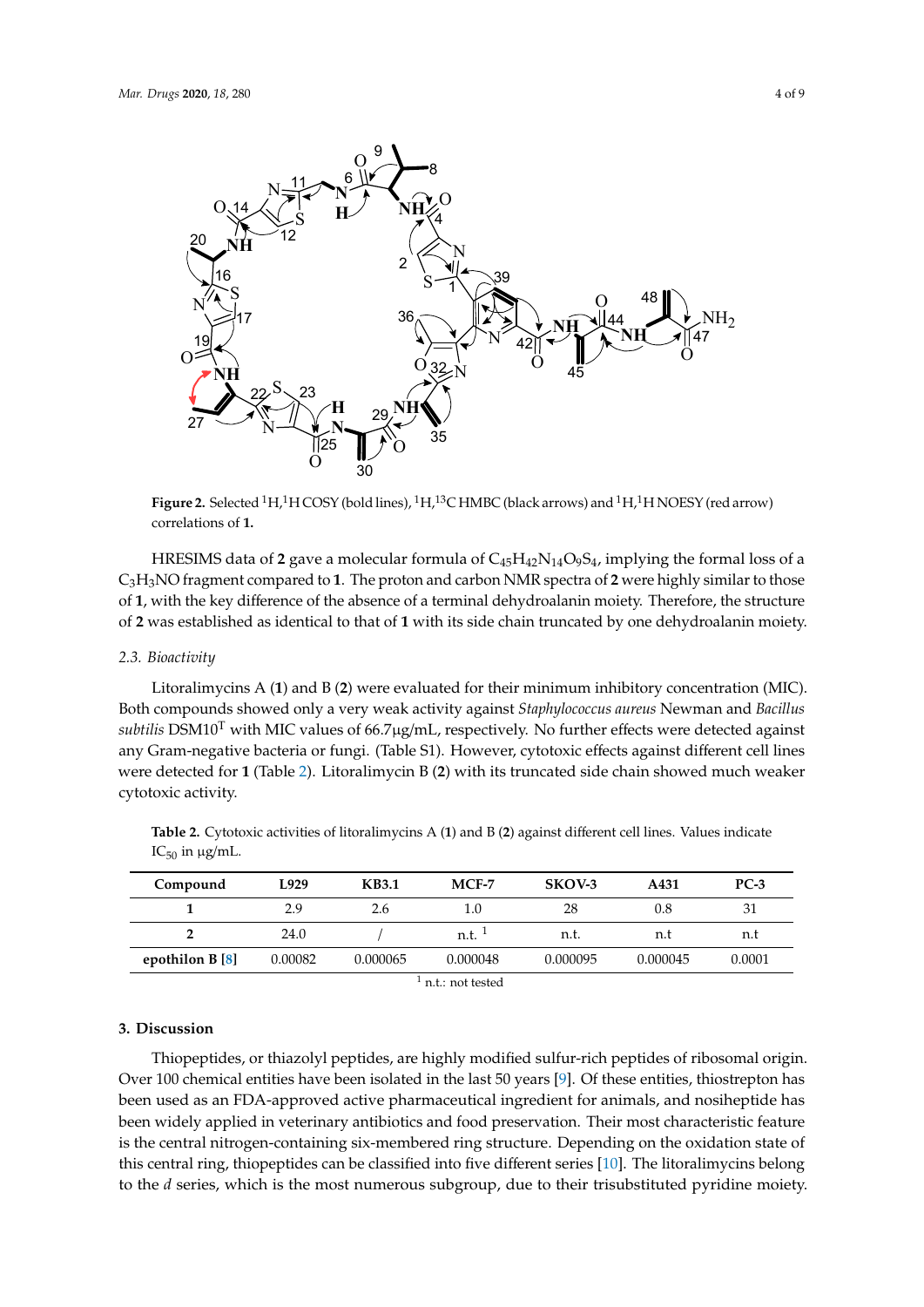Another option to group the thiopeptides is based on the ring size of the main macrocycle, since ring sizes of 26, 29, 32 and 35 atoms are found. Specifically, litoralimycins **1** and **2** belong to a small family of compounds with an oxazolyl-thiazolyl-pyridine fragment embedded in a 35-membered (13-residue) peptidyl macrocycle [\[11\]](#page-7-10). Other members of this family, which have highest structural similarity to **1** and **2**, are the berninamycins, sulfomycin, thioplabin and TP-1161A. Common variations between members of this family are the exchange of thiazole by oxazole moieties, different methylation patterns and the size of the side chain (see Figure S3).

Most characterized thiopeptides display nanomolar potency toward Gram-positive bacteria by blocking protein translation, including the notorious pathogens methicillin-resistant *Staphylococcus aureus* (MRSA), vancomycin-resistant enterococci (VRE), and penicillin-resistant *Streptococcus pneumoniae* (PRSP). Their mechanism of action, acting as protein synthesis inhibitors, correlates with the size of the primary macrocycle: 29-atom macrocycles bind to elongation factor EF-TU, while 26 and 32-atom macrocycles bind to the interface of protein L11 and the 23S rRNA within the 50S ribosomal subunit. The general molecular target of compounds with the largest 35-membered macrocycle remains unknown [\[10\]](#page-7-9), although berninamycin was reported to target the 50S ribosome, in a similar manner to thiostrepton [\[11\]](#page-7-10).

Using NMR and biochemical assays, a three-dimensional interaction model was developed, identifying *L*-Thr as a preserved region for the interaction with the ribosome/L11 complex [\[12\]](#page-7-11). This residue is missing for the litoralimycins, since **1** and **2** bear a l-Val at this position instead. In conformity with 1 and 2, radamycin also has a mutated residue with *L*-Val replacing *L*-Thr. In analogy to the litoralimycins, radamycin was devoid of any antibacterial activity in agar diffusion assays [\[13,](#page-7-12)[14\]](#page-7-13). Nevertheless, radamycin showed a strong *tipA* promoting activity. *tipA* gene promotion, encoding the two thiostrepton-induced proteins (Tip) TipAL and TipAS. The latter serves as a defense mechanism for bacteria against thiopeptides. Since the *tipA* promotion activity was identified to be dependent on a dehydroalanine-containing tail close to the six-membered central scaffold [\[15\]](#page-7-14), we expect the litoralimycins to be *tipA* activators.

Besides the aforementioned effects on bacteria, some thiopeptides show good anticancer activities [\[9\]](#page-7-8). For thiostrepton it was shown that this activity is based on its effect of reducing transcriptional activity of the forkhead box M1 (FOXM1). FOXM1 is an oncogenic transcription factor that is upregulated in a wide range of cancers. It is involved in the regulation of the cell cycle and promotes angiogenesis, as well as metastasis. Because treatment with thiostrepton had an effect on cell proliferation and cell-cycle progression in MCF-7 cells [\[16\]](#page-8-0), and litoralimycins A (**1**) was strongly active against cell line MCF-7 in our test assay, FOXM1 might be the molecular target in common.

#### **4. Materials and Methods**

#### *4.1. General*

HRESIMS mass spectra were measured with an Agilent 1200 series HPLC–UV system in combination with an ESI-TOF-MS (Maxis, Bruker) (column 2.1  $\times$  50 mm, 1.7 µm, C18 Acquity UPLC BEH (Waters), solvent A:  $H_2O + 0.1\%$  formic acid, solvent B: ACN + 0.1% formic acid, gradient: 5% B for 0.5 min increasing to 100% B in 19.5 min, maintaining 100% B for another 5 min, RF = 0.6 mL min−<sup>1</sup> , UV detection 200–600 nm). NMR spectra were recorded on a Bruker Avance III 700 MHz spectrometer with a 5 mm TCI cryoprobe  $(^1H$  700 MHz,  $^{13}C$  175 MHz,  $^{15}N$  71 MHz). Chemical shifts δ were referenced to DMSO- $d_6$  (<sup>1</sup>H, δ = 2.50 ppm; <sup>13</sup>C, δ = 39.51 ppm). UV spectra were recorded using the Shimadzu UV*vis* spectrophotometer UV-2450. Optical rotation was determined using a PerkinElmer 241 polarimeter. Preparative isolation of the major components was achieved with preparative HPLC-system Gilson PLc 2250 (C18 column-nucleodur-7  $\mu$ m-125  $\times$  40 mm-RP 100, using Solvent A: H<sub>2</sub>O, solvent B: acetonitrile, gradient system: 20% B for 0.5 min increasing to 50% B in 30 min, 50% B to 100% B for 20 min, maintaining 100% B for 5 min, flow rate = 50 mL/min, detection at 200–600 nm).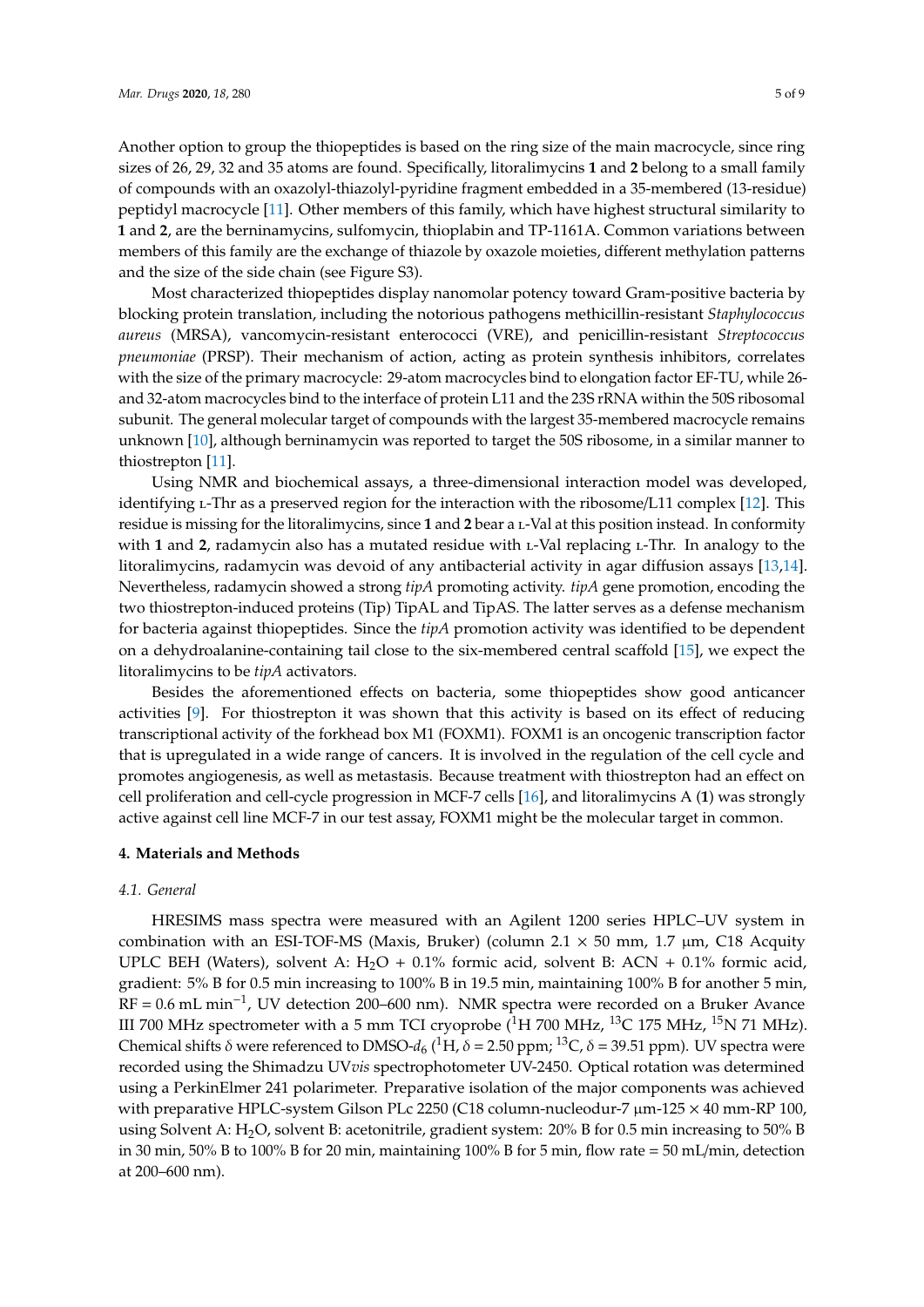*Streptomonospora* sp. DSM 106425T was isolated in 2017 by the serial dilution method from a sand sample that had been collected from a beach of the North Sea at Cuxhaven, Germany. The strain grew well in the presence of 7% NaCl. This percentage of sodium chloride was added to all media that we used for culturing and production media. A section of the agar containing bacterial colonies and aerial mycelium was stored in glycerol 20% at −80 ◦C. The strain was transferred to 100 mL of liquid GYM medium (0.4% glucose, 0.4% yeast extract, 1% malt extract, 0.2% CaCO<sub>3</sub>; pH 7.2). The inoculated flask was incubated on a rotary shaker (160 rpm) for 5 days at 30 ◦C.

#### *4.3. Fermentation, Extraction, and Isolation of Compounds*

The 5-day-old preculture was transferred to production medium 1:10 in eight 1000-mL flasks, filled with 800 mL of medium 5294 (1% soluble starch, 0.2% yeast extract, 1% glucose, 1% glycerol, 0.25% corn steep liquor, 0.2% peptone, 0.1% NaCl, 0.3% CaCO<sub>3</sub>; pH 7.2) incubated at 30 °C for 8 days on rotary shaker (160 rpm). The 8-day-old culture medium was centrifuged using a Sorvall RC-5 refrigerated superspeed centrifuge for 30 min, at 8500 rpm. The supernatant was discarded and 311 g cell mass was extracted with two liters of acetone three time in an ultrasonic bath  $(3 \times 30 \text{ min})$ . The solution obtained was evaporated to yield an aqueous phase, which was further extracted with ethyl acetate  $(3 \times 500 \text{ mL})$  and the ethyl acetate portion was dried out with evaporator to yield 575.2 mg of crude cell mass extract. An initial pre-separation of 575.2 mg crude extract was applied with a Strata TM-X 33 UM Polymeric reversed phase 1 g/12 mL Giga tube (Phenomenex) and washed three times with methanol. Subsequently, fractionation of 265.2 mg crude extract was completed by preparative HPLC (Gilson) (1 run using a linear gradient of solvent B from 20% to 50% solvent B in 30 min, 50% to 100% B in 20 min followed by isocratic conditions for 10 min at a flow rate of 50 mL/min). Fractions were collected and combined according to UV absorption at 220, 280 and 350 nm and yielded 5.6 mg of **1** at a retention time of 37.5–38.5 min and 0.5 mg of **2** at 36.5–37 min, respectively.

Litoralimycin A (1): light-yellow oil;  $[\alpha]_D = +251$  ( $c = 1$  mg/mL in acetone); <sup>1</sup>H NMR (700 MHz, DMSO-*d*6): see Table [1;](#page-2-0) <sup>13</sup>C NMR (175 MHz, DMSO-*d*6): see Table [1;](#page-2-0) ESI-MS: *m*/*z* 1120.38 [M + H]+, 1118.43 [M + H]<sup>+</sup>; HRESIMS: *m*/*z* 1120.2429 [M + H]<sup>+</sup> (calcd. for C<sub>48</sub>H<sub>46</sub>N<sub>15</sub>O<sub>10</sub>S<sub>4</sub> 1120.2429), 1142.2246  $[M + Na]$ <sup>+</sup> (calcd. for C<sub>48</sub>H<sub>45</sub>N<sub>15</sub>O<sub>10</sub>S<sub>4</sub>Na 1142.2249).

Litoralimycin B (2): light-yellow oil;  $\alpha|_D = +399$  ( $c = 1$  mg/mL in acetone); <sup>1</sup>H NMR (700 MHz, DMSO-*d*<sub>6</sub>): δ<sub>H</sub> 10.67 (br s, 43–NH), 9.81 (br s, 21–NH), 9.74 (br s, 31–NH), 9.69 (br s, 28–NH), 8.95 (dd, *J* = 6.2, 5.2 Hz, 10–NH), 8.75 (br d, *J* = 8.2 Hz, 15–NH), 8.52 (d, *J* = 8.2 Hz, 39–H), 8.45 (s, 2–H), 8.31 (s, 23–H), 8.29 (s, 17–H), 8.25 (s, 12–H), 8.22 (d, *J* = 8.2 Hz, 40–H), 8.17 (br s, 44–NHa), 8.07 (br d, *J* = 9.2 Hz, 5–NH), 7.66 (br s, 44–NHb), 6.58 (s, 45–Ha), 6.52 (q, *J* = 6.9 Hz, 26–H), 6.48 (br s, 30–Ha), 5.81 (br s, 45–Hb), 5.72 (br s, 30–Hb), 5.63 (br s, 35–Ha), 5.44 (m, 15–H), 5.42 (br s, 35–Hb), 4.70 (dd, *J* = 15.9, 6.2 Hz, 10–Ha), 4.54 (dd, *J* = 15.9, 5.2 Hz, 10–Hb), 4.37 (dd, *J* = 9.2, 7.3 Hz, 5–H), 2.64 (s, 36–H3), 2.10 (dspt, *J* = 7.2, 6.9 Hz, 7–H), 1.79 (br d, *J* = 6.9 Hz, 27–H3), 1.55 (br d, *J* = 6.9 Hz, 20–H3), 0.90 (d, *J* = 6.9 Hz, 9–H<sub>3</sub>), 0.87 (d, *J* = 6.9 Hz, 8–H<sub>3</sub>) ppm; <sup>13</sup>C NMR (175 MHz, DMSO-d<sub>6</sub>): δ<sub>C</sub> 173.6 (C, C–16), 170.9 (C, C–6), 168.6 (C, C–11), 167.3 (C, C–22), 164.9 (C, C–44), 163.8 (C, C–1), 161.2 (C, C–42), 159.98 (C, C–4), 159.94 (C, C–14), 159.2 (C, C–19), 158.9 (C, C–25), 155.6 (C, C–32), 150.2 (C, C–33), 149.22 (C, C–3), 149.18 (C, C–41), 148.7 (C, C–18), 148.6 (2xC, C–13, C–24), 147.7 (C, C–37), 141.2 (CH, C–39), 133.8 (C, C–28), 133.6 (C, C–43), 133.1 (C, C–34), 130.6 (C, C–38), 129.2 (C, C–21), 129.0 (C, C–31), 128.3 (CH, C–26), 125.3 (CH, C–12), 125.1 (CH, C–17), 125.0 (CH, C–23), 104.5 (CH<sub>2</sub>, C–30), 102.5 (CH<sub>2</sub>, C–45), 58.2 (CH, C–5), 46.9 (CH, C–15), 40.0 (CH2, C–10), 30.7 (CH, C–7), 20.6 (CH3, C–20), 19.3 (CH3, C–8), 18.4 (CH3, C–9), 14.2 (CH3, C–27), 11.6 (CH3, C–26); ESI-MS: *m*/*z* 1051.32 [M + H]+, 1049.34 [M + H]+; HRESIMS:  $m/z$  1051.2219 [M + H]<sup>+</sup> (calcd. for C<sub>45</sub>H<sub>43</sub>N<sub>14</sub>O<sub>9</sub>S<sub>4</sub> 1051.2215), 1073.2031 [M + Na]<sup>+</sup> (calcd. for C45H42N14O9S4Na 1073.2034).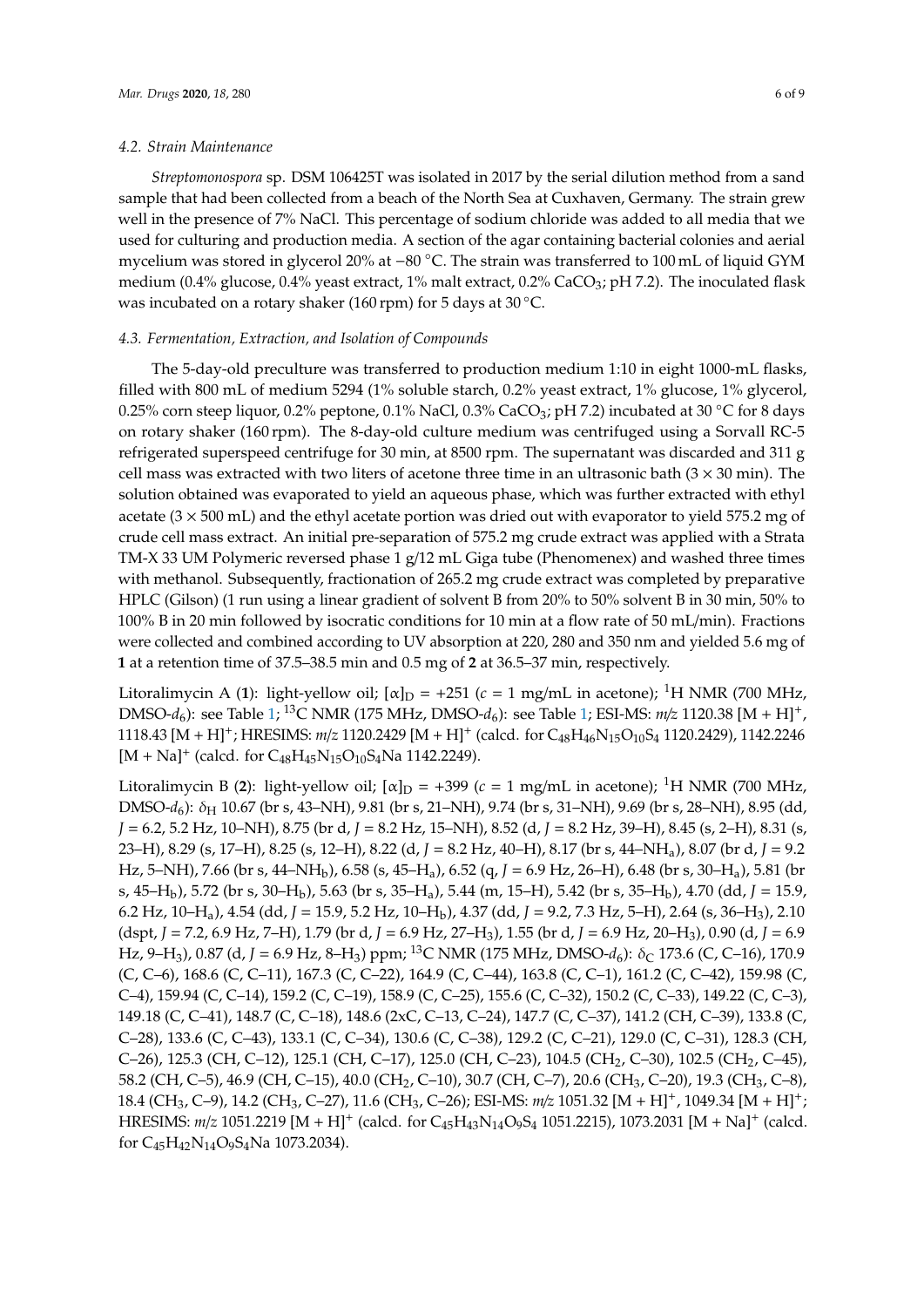#### *4.4. Ozonolysis, Hydrolysis and Marfey's Derivatization with* l*-FDAA*

For the ozonolysis reaction a stream of  $O_3$  was bubbled through a solution of 1 (2.3 mg) dissolved in methanol (6 mL) at −<sup>78</sup> ◦C until the solution obtained a characteristic blue color and stirred for 30 min. Subsequently, the solvent was removed in vacuo and the resulting oxidized material was subjected to hydrolysis in 3 mL of 6 <sub>N</sub> HCl at 110 °C for 24 h as described in [\[6\]](#page-7-5). Afterwards, the solvent was removed under a stream of nitrogen for 3 h and the remainder dissolved in  $H_2O(200 \mu L)$ , of which 100  $\mu L$  were proceeded further. A total of 1  $\mu$  NaHCO<sub>3</sub> (20  $\mu$ L) and 1% 1-fluoro-2,4-dinitrophenyl-5-Lalaninamide (100  $\mu$ L in acetone) were added, and the mixture was heated at 40 °C for 40 min [\[17\]](#page-8-1). After being cooled to room temperature, the solutions were neutralized with 2  $\mu$  HCl (20  $\mu$ L) and evaporated to dryness. The residues were dissolved in MeOH and analyzed by HPLC−MS. Retention times in minutes of FDAA-derivatized amino acids were 6.5 for Val and 5.0 for Ala. Retention times of the authentic amino acid standards were L-Val 6.5, DL-Val 6.5/7.5, L-Ala 5.0, DL-Ala 5.0/6.0.

#### *4.5. Minimum Inhibitory Concentrations*

Minimum Inhibitory Concentrations (MIC) were investigated in a serial dilution assay in 96-well microtiter plates in YM medium for yeasts and filamentous fungi and  $BD^{TM}$  Difco<sup>TM</sup> Müller-Hinton Broth for bacteria, as previously published [\[18\]](#page-8-2).

#### *4.6. Cytotoxicity Assay*

The in vitro cytotoxicity assay was carried out as described earlier [\[8\]](#page-7-7).

#### *4.7. HPLC Fractionation and Bioassays in 96-Well Plates*

An Agilent 1260 Series HPLC–UV system equipped with a Waters, XBridge BEHC18, 2.1 mm 100 mm column (pore size 135 Å, particle size 3.5  $\mu$ m, solvent A: H<sub>2</sub>O-acetonitrile (95/5), 5 mmol NH<sub>4</sub>Ac, 0.04 mL/L CH<sub>3</sub>COOH; solvent B: H<sub>2</sub>O-acetonitrile (5/95), 5 mmol NH<sub>4</sub>Ac, 0.04 mL/L CH<sub>3</sub>COOH; gradient system: 10% B increasing to 100% B in 30 min; flow rate 0.3 mL/min; 40 ◦C; UV-detection at 210–450 nm) was used for the chromatographic fractionation of crude extracts. The same HPLC gradient was used as for the high-resolution electrospray ionization mass spectrometry (HRESIMS) instrument. The flow-through was collected in 30 s intervals into a 96-well microtiter plate. Afterwards, the plates were dried by a constant nitrogen-flush for 40 min, inoculated with 150 mL indicator bacteria per well and incubated as described [\[17\]](#page-8-1). After 24 h the plates were evaluated and documented employing a custom-made mirror stand and a CANON EOS 60D digital camera.

#### **5. Conclusions**

Two new thiopeptide antibiotics were isolated from a new actinomycetes bacterium, which was isolated from a sand sample collected at a Wadden Sea beach. While their planar structures were elucidated by NMR and MS data, their absolute configuration was determined by degradation by ozonolysis and hydrolosis followed by Marfey's method. Their spectrum of biological activities is rare, because they are cytotoxic but possess virtually no antibacterial activities.

**Supplementary Materials:** The following are available online at http://[www.mdpi.com](http://www.mdpi.com/1660-3397/18/6/280/s1)/1660-3397/18/6/280/s1, Figure S1: Fractionation analysis of *Streptomonospora* sp. M2 crude extract. Table S1: Antimicrobial activity of **1** and **2**, Figure S2: Observed TOCSY, HMBC and ROESY correlations for **1**, Figure S3: Known compounds structurally related to litoralimycins, Figure S4: HPLC–MS and UV–Vis chromatograms of *Streptomonospora* sp. M2 and HRESIMS data, Figure S5: HPLC–ESIMS spectrum of litoralimycin A (**1**), Figure S6: <sup>1</sup>H NMR spectrum (700 MHz, DMSO- $d_6$ ) of litoralimycin A (1), Figure S7: <sup>13</sup>C NMR spectrum (175 MHz, DMSO- $d_6$ ) of litoralimycin A (**1**), Figure S8: COSY NMR spectrum (700 MHz, DMSO-*d*<sup>6</sup> ) of litoralimycin A (**1**), Figure S9: ROESY NMR spectrum (700 MHz, DMSO-*d*<sup>6</sup> ) of litoralimycin A (**1**), Figure S10: HSQC NMR spectrum (700 MHz, DMSO-*d*<sup>6</sup> ) of litoralimycin A (**1**), Figure S11: HMBC NMR spectrum (700 MHz, DMSO-*d*<sup>6</sup> ) of litoralimycin A (**1**), Figure S12: Marfey derivatization for determination of type and configuration of amino acids in litoralimycin A (**1**), Figure S13: HPLC-ESIMS spectrum of litoralimycin B (2), Figure S14: <sup>1</sup>H NMR spectrum (700 MHz, DMSO- $d_6$ ) of litoralimycin B (**2**), Figure S15: <sup>13</sup>C NMR spectrum (175 MHz, DMSO-*d*<sup>6</sup> ) of litoralimycin B (**2**), Figure S16: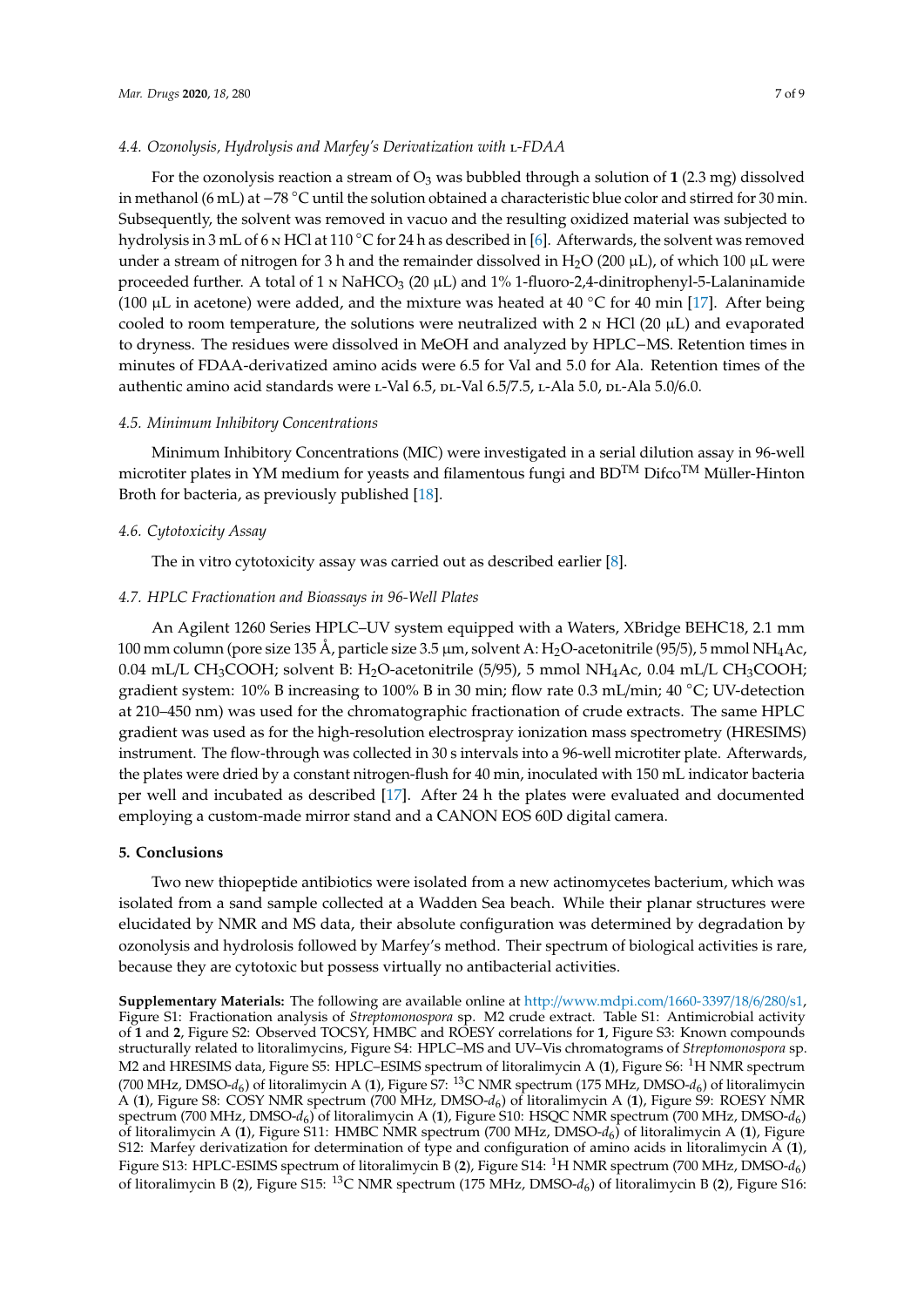COSY NMR spectrum (700 MHz, DMSO-*d*<sup>6</sup> ) of litoralimycin B (**2**), Figure S17: ROESY NMR spectrum (700 MHz, DMSO-*d*<sup>6</sup> ) of litoralimycin B (**2**), Figure S18: HSQC NMR spectrum (700 MHz, DMSO-*d*<sup>6</sup> ) of litoralimycin B (**2**), Figure S19: HMBC NMR spectrum (700 MHz, DMSO-*d*<sup>6</sup> ) of litoralimycin B (**2**), Figure S20: MS/MS data for **1** and **2** with fragmentation of  $[M + Na]$ <sup>+</sup> ions.

**Author Contributions:** Conceptualization, J.W. and F.S.; execution of experiments, S.K.; structure elucidation, F.S.; resources, M.S.; writing—original draft preparation, S.K.; writing—review and editing, M.S., J.W., F.S.; supervision, J.W., F.S.; funding acquisition, M.S., J.W. All authors have read and agreed to the published version of the manuscript.

**Funding:** This research was funded by a personal stipend to S.K.

**Acknowledgments:** We would also like to thank Klaus-Peter Conrad for the measurement of HRESIMS data, Wera Collisi for conducting the bioassays, and Christel Kakoschke for the measurement of NMR spectra. We gratefully acknowledge the assistance of Romy Schade in cultivation of the strain and Silke Reinecke for helping to isolate the metabolites.

**Conflicts of Interest:** The authors declare no conflict of interest.

#### **References**

- <span id="page-7-0"></span>1. Stadler, M.; Dersch, P. How to overcome the antibiotic crisis—Facts, challenges, technologies & future perspectives. *Curr. Top Microbiol. Immunol.* **2017**, *398*, 496.
- <span id="page-7-1"></span>2. Genilloud, O. Actinomycetes: Still a source of novel antibiotics. *Nat. Prod. Rep.* **2017**, *34*, 1203–1232. [\[CrossRef\]](http://dx.doi.org/10.1039/C7NP00026J) [\[PubMed\]](http://www.ncbi.nlm.nih.gov/pubmed/28820533)
- <span id="page-7-2"></span>3. Tiwari, K.; Gupta, R.K. Rare actinomycetes: A potential storehouse for novel antibiotics. *Crit. Rev. Biotechnol.* **2012**, *32*, 108–132. [\[CrossRef\]](http://dx.doi.org/10.3109/07388551.2011.562482) [\[PubMed\]](http://www.ncbi.nlm.nih.gov/pubmed/21619453)
- <span id="page-7-3"></span>4. Landwehr, W.; Wolf, C.; Wink, J. Actinobacteria and myxobacteria—Two of the most important bacterial resources for novel antibiotics. In *How to Overcome the Antibiotic Crisis*; Springer: Cham, Switzerland, 2016; pp. 273–302.
- <span id="page-7-4"></span>5. Subramani, R.; Aalbersberg, W. Culturable rare *Actinomycetes*: Diversity, isolation and marine natural product discovery. *Appl. Microbiol. Biotechnol.* **2013**, *97*, 9291–9321. [\[CrossRef\]](http://dx.doi.org/10.1007/s00253-013-5229-7) [\[PubMed\]](http://www.ncbi.nlm.nih.gov/pubmed/24057404)
- <span id="page-7-5"></span>6. Yun, B.-S.; Fujita, K.; Furihata, K.; Seto, H. Absolute stereochemistry and solution conformation of promothiocins. *Tetrahedron* **2001**, *57*, 9683–9687. [\[CrossRef\]](http://dx.doi.org/10.1016/S0040-4020(01)00979-6)
- <span id="page-7-6"></span>7. Marfey, P.; Ottensen, M. Determination of p-amino acids. I. Hydrolysis of DNP-L-amino acid methyl esters with carboxypeptidase-Y. *Carlsberg Res. Commun.* **1984**, *49*, 585–590. [\[CrossRef\]](http://dx.doi.org/10.1007/BF02908687)
- <span id="page-7-7"></span>8. Surup, F.; Halecker, S.; Nimtz, M.; Rodrigo, S.; Schulz, B.; Steinert, M.; Stadler, M. Hyfraxins A and B, cytotoxic ergostane-type steroid and lanostane triterpenoid glycosides from the invasive ash dieback ascomycete *Hymenoscyphus fraxineus*. *Steroids* **2018**, *135*, 92–97. [\[CrossRef\]](http://dx.doi.org/10.1016/j.steroids.2018.03.007) [\[PubMed\]](http://www.ncbi.nlm.nih.gov/pubmed/29580870)
- <span id="page-7-8"></span>9. Shen, X.; Mustafa, M.; Chen, Y.; Cao, Y.; Gao, J. Natural thiopeptides as a privileged scaffold for drug discovery and therapeutic development. *Med. Chem. Res.* **2019**, *28*, 1063–1098. [\[CrossRef\]](http://dx.doi.org/10.1007/s00044-019-02361-1)
- <span id="page-7-9"></span>10. Just-Baringo, X.; Albericio, F.; Álvarez, M. Thiopeptide antibiotics: Retrospective and recent advances. *Mar. Drugs* **2014**, *12*, 317–351. [\[CrossRef\]](http://dx.doi.org/10.3390/md12010317)
- <span id="page-7-10"></span>11. Malcolmson, S.J.; Young, T.S.; Ruby, J.G.; Skewes-Cox, P.; Walsh, C.T. The posttranslational modification cascade to the thiopeptide berninamycin generates linear forms and altered macrocyclic scaffolds. *Proc. Natl. Acad. Sci. USA* **2013**, *110*, 8483–8488. [\[CrossRef\]](http://dx.doi.org/10.1073/pnas.1307111110) [\[PubMed\]](http://www.ncbi.nlm.nih.gov/pubmed/23650400)
- <span id="page-7-11"></span>12. Lentzen, G.; Klinck, R.; Matassova, N.; Aboul-ela, F.; Murchie, A.I.H. Structural Basis for Contrasting Activities of Ribosome Binding Thiazole Antibiotics. *Chem. Biol.* **2003**, *10*, 769–778. [\[CrossRef\]](http://dx.doi.org/10.1016/S1074-5521(03)00173-X)
- <span id="page-7-12"></span>13. González Holgado, G.; Castro Rodríguez, J.; Cañedo Hernández, L.M.; Díaz, M.; Fernández-Abalos, J.M.; Trujillano, I.; Santamaría, R.I. Radamycin, a novel thiopeptide produced by *Streptomyces* sp. RSP9. I. Taxonomy, fermentation, isolation and biological activities. *J. Antibiot.* **2002**, *55*, 383–390. [\[CrossRef\]](http://dx.doi.org/10.7164/antibiotics.55.383) [\[PubMed\]](http://www.ncbi.nlm.nih.gov/pubmed/12061546)
- <span id="page-7-13"></span>14. Castro Rodríguez, J.; González Holgado, G.; Santamaría Sánchez, R.I.; Cañedo, L.M. Radamycin, a novel thiopeptide produced by *Streptomyces* sp. RSP9. II. Physico-chemical properties and structure determination. *J. Antibiot.* **2002**, *55*, 391–395. [\[CrossRef\]](http://dx.doi.org/10.7164/antibiotics.55.391) [\[PubMed\]](http://www.ncbi.nlm.nih.gov/pubmed/12061547)
- <span id="page-7-14"></span>15. Chiu, M.L.; Folcher, M.; Katoh, T.; Puglia, A.M.; Vohradsky, J.; Yun, B.S.; Seto, H.; Thompson, C.J. Broad spectrum thiopeptide recognition specificity of the *Streptomyces lividans* TipAL protein and its role in regulating gene expression. *J. Biol. Chem.* **1999**, *274*, 20578–20586. [\[CrossRef\]](http://dx.doi.org/10.1074/jbc.274.29.20578) [\[PubMed\]](http://www.ncbi.nlm.nih.gov/pubmed/10400688)